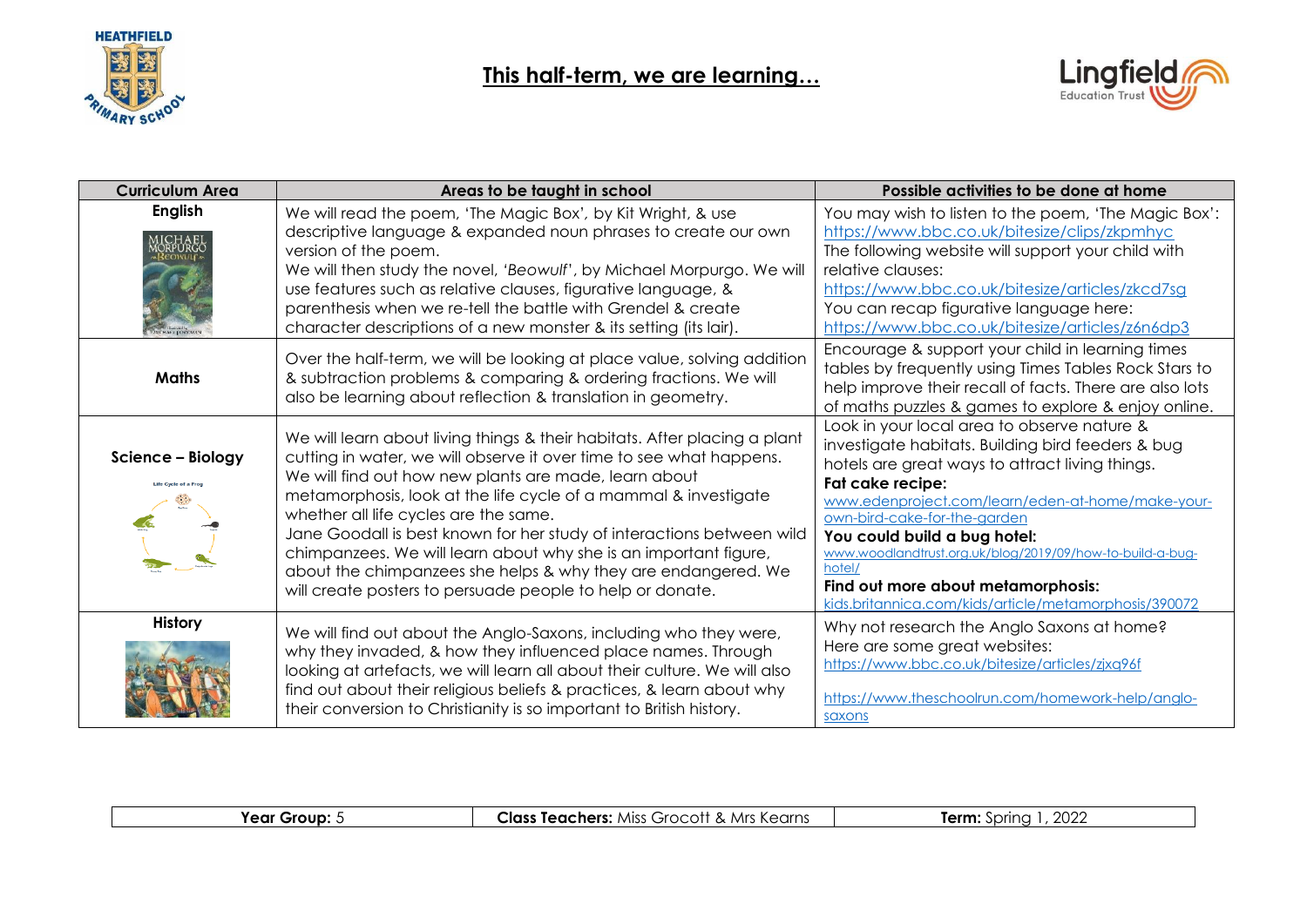



| Computing              | We will be learning about databases this half-term. The children will                                                                                                                                                                                                                                                                                                                             | Can you create your own database at home? There<br>are some useful resources here:                                                                                                                                              |
|------------------------|---------------------------------------------------------------------------------------------------------------------------------------------------------------------------------------------------------------------------------------------------------------------------------------------------------------------------------------------------------------------------------------------------|---------------------------------------------------------------------------------------------------------------------------------------------------------------------------------------------------------------------------------|
| ę,<br>Database Top Tip | understand the different ways to search a database & will create<br>their own versions.                                                                                                                                                                                                                                                                                                           | https://www.primaryresources.co.uk/ict/ict2.htm                                                                                                                                                                                 |
| <b>RE</b>              | In RE, we will be learning about Christian faith through studying the<br>lives of the Northern Saints.                                                                                                                                                                                                                                                                                            | Research Anglo-Saxon beliefs here:<br>www.bbc.co.uk/bitesize/topics/zxsbcdm/articles/zs3gcdm                                                                                                                                    |
| <b>PE</b>              | The children will take part in gymnastics this half-term. We will be<br>using control & balance in a variety of exercises & learning about<br>how to manage physical exertion to increase our stamina.                                                                                                                                                                                            | Make sure your child arrives at school in their PE kit on<br>Mondays, so that they can fully participate in all PE<br>activities.<br>How long can you hold a plank? Try to beat your<br>best time.                              |
| <b>Music</b>           | In music, we will be exploring the question: How does music improve our<br>world?                                                                                                                                                                                                                                                                                                                 | Find a song that you think improves our world. Write<br>as many adjectives as you can to describe the song<br>& how it makes you feel.                                                                                          |
| Art                    | We will explore sculpture by looking at the work of the famous artists:<br>M.C. Escher, William Morris & Henry Moore. The children will learn how<br>to make shapes out of clay that can be displayed in a tessellated<br>pattern either as a tiled wall or floor panel.                                                                                                                          | Learning about the nature of tessellations & why they<br>work helps develop visual, geometric, spatial, artistic,<br>& mathematical skills.<br>Why not research examples of tessellation & create<br>some patterns of your own? |
| French                 | We will be learning the names of animals & some simple adjectives to<br>describe them. By the end of the half-term, the children will have<br>drawn an animal & written some sentences to describe it.                                                                                                                                                                                            | Practise using the French vocabulary learnt in school<br>at home. Can your child teach anyone at home<br>some French words or phrases to describe animals?                                                                      |
| <b>PSHE</b>            | We will investigate a range of questions about our topic, 'It's My<br>Body,' such as:<br>What is puberty & how might it affect my body, including my<br>$\bullet$<br>emotions?<br>Who can I ask for advice & support about puberty, growing &<br>$\bullet$<br>changing?<br>How might I need to change my personal hygiene routine?<br>Why is it important to keep clean & have good oral hygiene? | Talk to your child about personal hygiene & oral<br>hygiene. You could design a weekly &/or daily<br>routine linked to this.                                                                                                    |

| Class<br>ierm<br>Mrs<br>Teachers:<br>,nrınc<br>Miss<br><b>Group</b><br>rear<br>$\mathbf{r}$<br>- LULL<br>.<br>$\sim$<br>$\overline{\phantom{a}}$<br><u>UU</u><br>.<br>--- |  |  |
|---------------------------------------------------------------------------------------------------------------------------------------------------------------------------|--|--|
|---------------------------------------------------------------------------------------------------------------------------------------------------------------------------|--|--|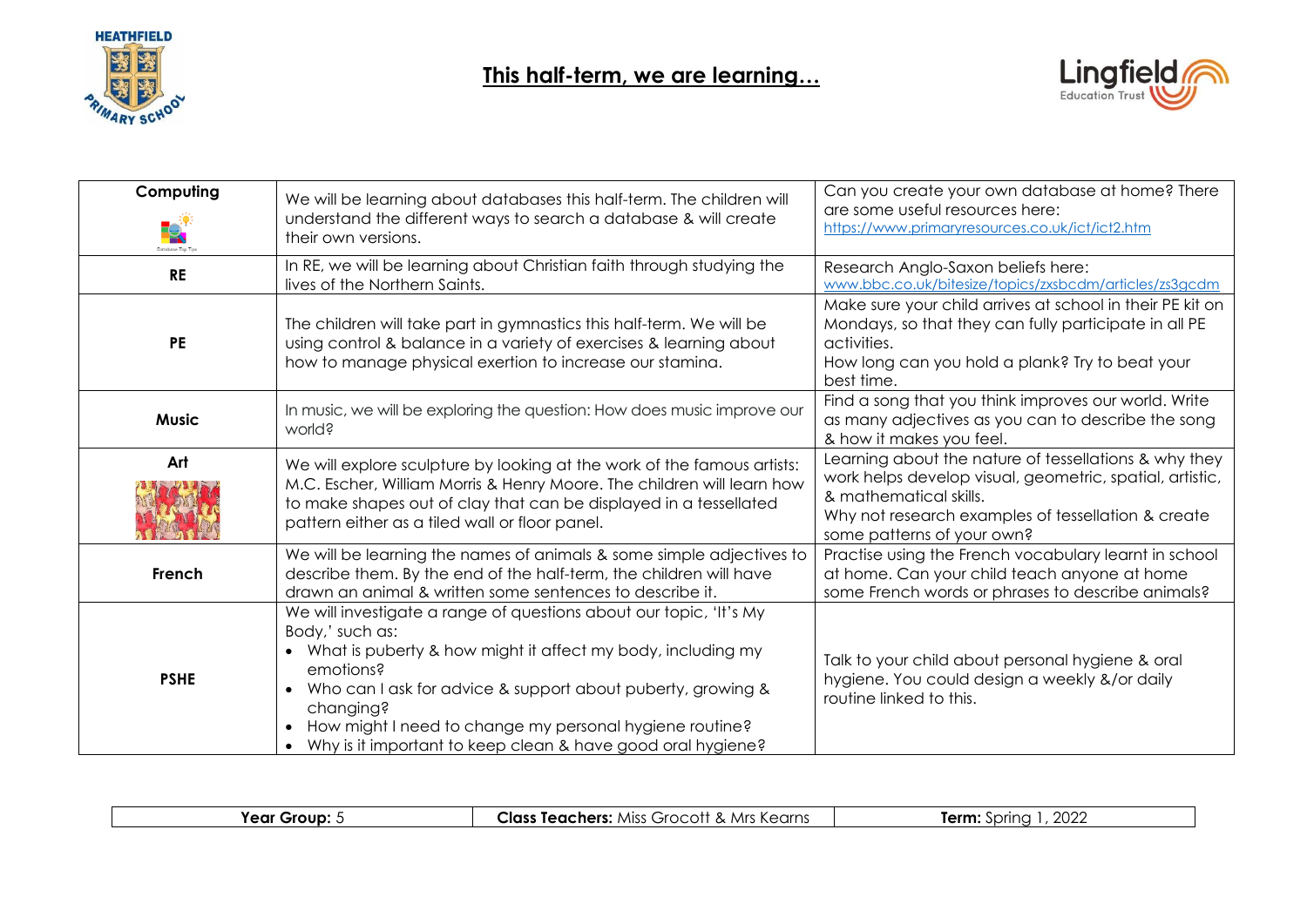

## **This half-term, we are learning…**



|                     | <b>Curriculum Area</b> | Areas to be taught in school                                                                                                              |                                                         |                     | Possible activities to be done at home                                |
|---------------------|------------------------|-------------------------------------------------------------------------------------------------------------------------------------------|---------------------------------------------------------|---------------------|-----------------------------------------------------------------------|
|                     | <b>English</b>         | We will read, 'There's a Boy in the Girls' Bathroom' by Louis                                                                             |                                                         |                     | Please remember to read with your child three times each week         |
| <b>LOUIS SACHAR</b> | Highwayman             | Sacher, then use description (including expanded noun                                                                                     |                                                         |                     | & sign their reading record.                                          |
|                     |                        | phrases & figurative language) & relative clauses to write                                                                                |                                                         |                     | Re-cap & practise using relative clauses. This link will take you to  |
|                     |                        | report cards about the main character. We will also write letters                                                                         |                                                         |                     | videos, animations & quizzes:                                         |
|                     |                        | to one of the main characters, using persuasive language to                                                                               |                                                         |                     | https://www.bbc.co.uk/bitesize/topics/zwwp8mn/articles/zkcd7sg        |
|                     |                        | convince them not to leave. We will read the classic poem,                                                                                |                                                         |                     | Before writing our poem verse, you may wish to take a look at this    |
|                     |                        | 'The Highwayman' by Alfred Noyes & write an additional verse                                                                              |                                                         |                     | link which includes helpful ideas of how you can use figurative       |
|                     |                        | about a ghostly meeting between Bess & the Highwayman,                                                                                    |                                                         | language in poetry: |                                                                       |
|                     |                        | from the point of view of a traveller witness.                                                                                            |                                                         |                     | https://www.bbc.co.uk/bitesize/articles/z6n6dp3                       |
|                     |                        | We will:                                                                                                                                  |                                                         |                     |                                                                       |
|                     | <b>Maths</b>           | Multiply & divide whole numbers & decimals by 10, 100 &                                                                                   |                                                         |                     | Online resources linked to the content of our lessons:                |
|                     |                        | 1000.                                                                                                                                     |                                                         |                     | https://www.bbc.co.uk/bitesize/articles/z9g9bqt                       |
|                     |                        | Identify 3D shapes from 2D images & learn how to<br>$\bullet$                                                                             |                                                         |                     | https://www.bbc.co.uk/bitesize/articles/zxxbydm                       |
|                     |                        | calculate missing lengths & angles using known facts.                                                                                     |                                                         |                     | https://www.bbc.co.uk/bitesize/articles/zy3jcmn                       |
|                     |                        | Estimate volume.<br>$\bullet$                                                                                                             |                                                         |                     | https://www.bbc.co.uk/bitesize/articles/zxqtm39                       |
|                     |                        | Recognise mixed numbers & improper fractions.<br>$\bullet$                                                                                |                                                         |                     | https://www.bbc.co.uk/bitesize/articles/zx49bqt                       |
|                     |                        | Practise solving comparison, addition & difference                                                                                        |                                                         |                     |                                                                       |
|                     |                        | problems using information presented in a line graph.                                                                                     |                                                         |                     |                                                                       |
|                     |                        | We will build on the children's knowledge of forces in physics:                                                                           |                                                         |                     |                                                                       |
|                     | <b>Science</b>         | What is gravity?                                                                                                                          |                                                         |                     | Talk about & investigate how gears improve a bike.                    |
|                     | <b>TYPES OF FORCE</b>  |                                                                                                                                           | What effect does air resistance have on moving objects? |                     | We will learn about Sir Isaac Newton's contribution to our            |
|                     |                        | What are the effects of water resistance?                                                                                                 |                                                         |                     | understanding of forces. What did Aristotle & Galileo discover?       |
|                     |                        | What is friction?<br>$\bullet$<br>Who was Sir Isaac Newton?                                                                               |                                                         | Create a factfile.  |                                                                       |
|                     |                        | $\bullet$                                                                                                                                 |                                                         |                     |                                                                       |
|                     |                        | How do levers, pulleys, springs & gears transfer force?<br>$\bullet$<br>We will study the journey of a river, focussing on the following: |                                                         |                     |                                                                       |
|                     | Geography              | 1. Where does water come from?                                                                                                            |                                                         |                     |                                                                       |
|                     |                        | 2. Where are the world's rivers?                                                                                                          |                                                         |                     | The children could conduct their own research into rivers & their     |
|                     |                        | 3. What are the features of a river?                                                                                                      |                                                         |                     | journey. They can create information booklets to share their          |
|                     |                        | 4. What are erosion & deposition?                                                                                                         |                                                         |                     | learning or even go for a visit to a river to see their learning in a |
|                     |                        | 5. How do we use rivers?                                                                                                                  |                                                         | real world context. |                                                                       |
|                     |                        | 6. How do we hold back a flood?                                                                                                           |                                                         |                     |                                                                       |
|                     |                        | We will be relating all of our research to rivers in our local area.                                                                      |                                                         |                     |                                                                       |
|                     |                        |                                                                                                                                           |                                                         |                     |                                                                       |
|                     |                        | Year Group: 5                                                                                                                             | <b>Class Teachers: Miss Grocott &amp; Mrs Kearns</b>    |                     | <b>Term:</b> Spring 2, 2022                                           |